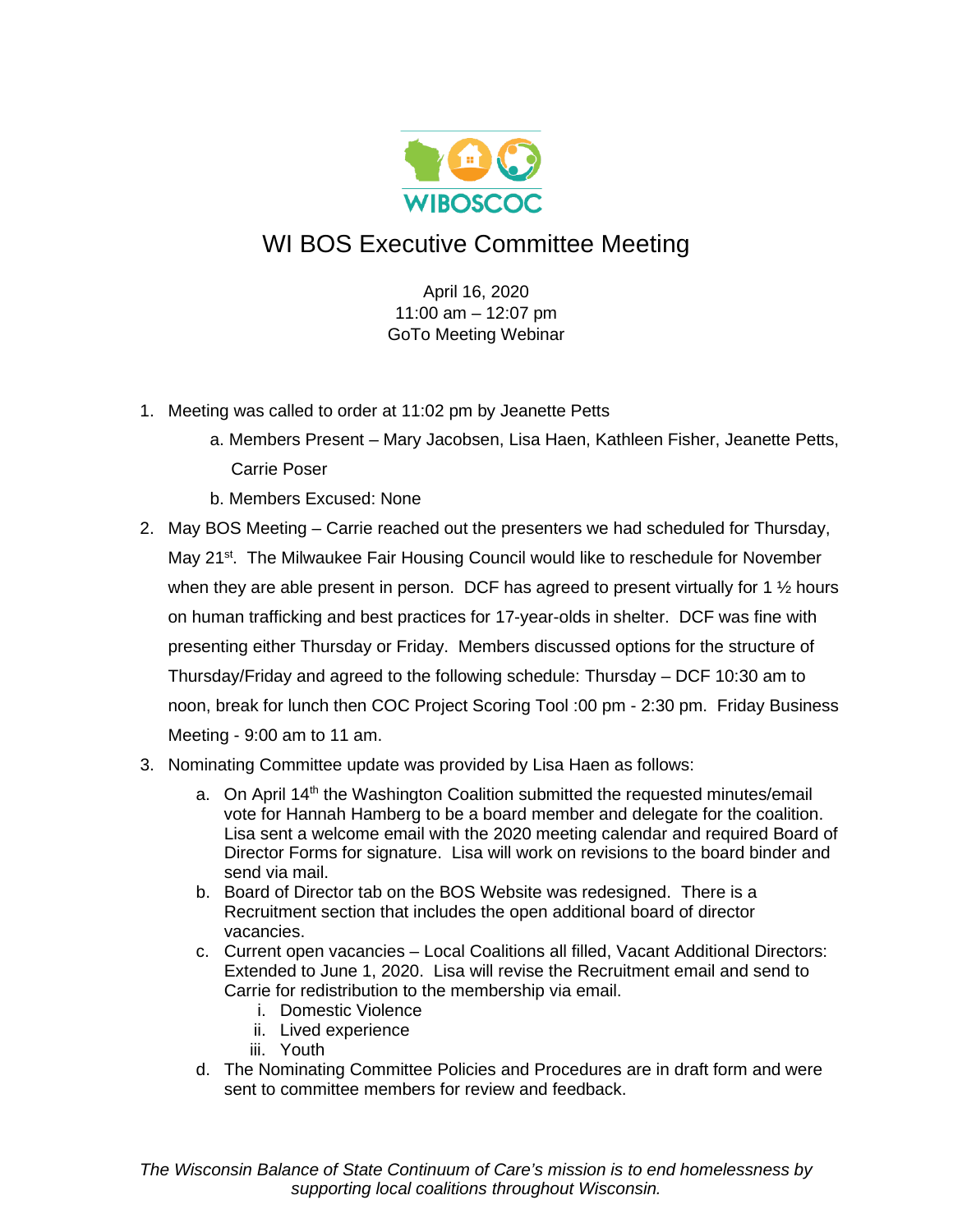- e. Lisa will make revisions to the bylaws and board member list for posting on the website and in the binder.
- 4. Strategic Planning Update Larry got back to Jeanette with several questions and a plan to move forward with the Strategic Plan Task Force. Jeanette received a response from two of the three people that expressed interest in participating on the task force. The plan is for the task force to meet by the end of the May to answer take a deeper dive into trends and competitor analysis and answer the questions from Larry. Jeanette will continue to reach out to the third person who expressed interest with participating on the task force.
- 5. Reviewing ICA contracts Carrie reported that the Issues and Conditions for renewals SSO DV and RRH grants are coming soon. Carrie is preparing the contracts for those grants. The Fiscal and Audit Committee should discuss contracts for ICA and Norwest Community Action. Carrie will make revisions and Kathleen will attach to agenda for the April 28,2020 Fiscal and Audit committee meeting.
	- a. Carrie met with Dave Eberbach, Adam Smith and other ICA staff to discuss the Vendor Contract for the new DV SSO for Coordinated Entry that ICA was awarded to upgrade the Non HMIS Priority List. Subcontracts are not something that Carrie has historically presented to the Board. Recommendation that the subcontract template be presented to the Fiscal and Audit Committee for review of the fiscal sections of the subcontracts to ensure language is consistent with best fiscal practices.
- 6. Financial Policy update-Carrie is working on combining the Fiscal policies. There are some Issues with formatting. A brief update on check signer status: Carrie reported that she sent Peter from BMO Harris in Port Washington a copy of her driver's license and she asked him to call her so she could provide him with her social security number. Jeanette has provided Peter with the required information to become a check signer. Kathleen also requested that Carrie sign the Fiscal Agent Contract for Family Promise of Ozaukee County.
- 7. Other business
	- a. Carrie is going to send Jeanette a list of Board members that have not turned in their Match Documentation for the first quarter of 2020. Carrie is requesting assistance from Jeanette to get board members to either let Carrie know their time cannot be counted as match or for members to complete the match forms and submit to Carrie as soon as possible.
	- b. Based on a conversation that Carrie had the Rural Peer to Peer conversation HUD is trying to figure out options for the COC Competition, although it sounds like the COC Competition will move forward as planned. Local Coalitions should be working on the CoC Collaborative Application Request for Information.

*The Wisconsin Balance of State Continuum of Care's mission is to end homelessness by supporting local coalitions throughout Wisconsin.*